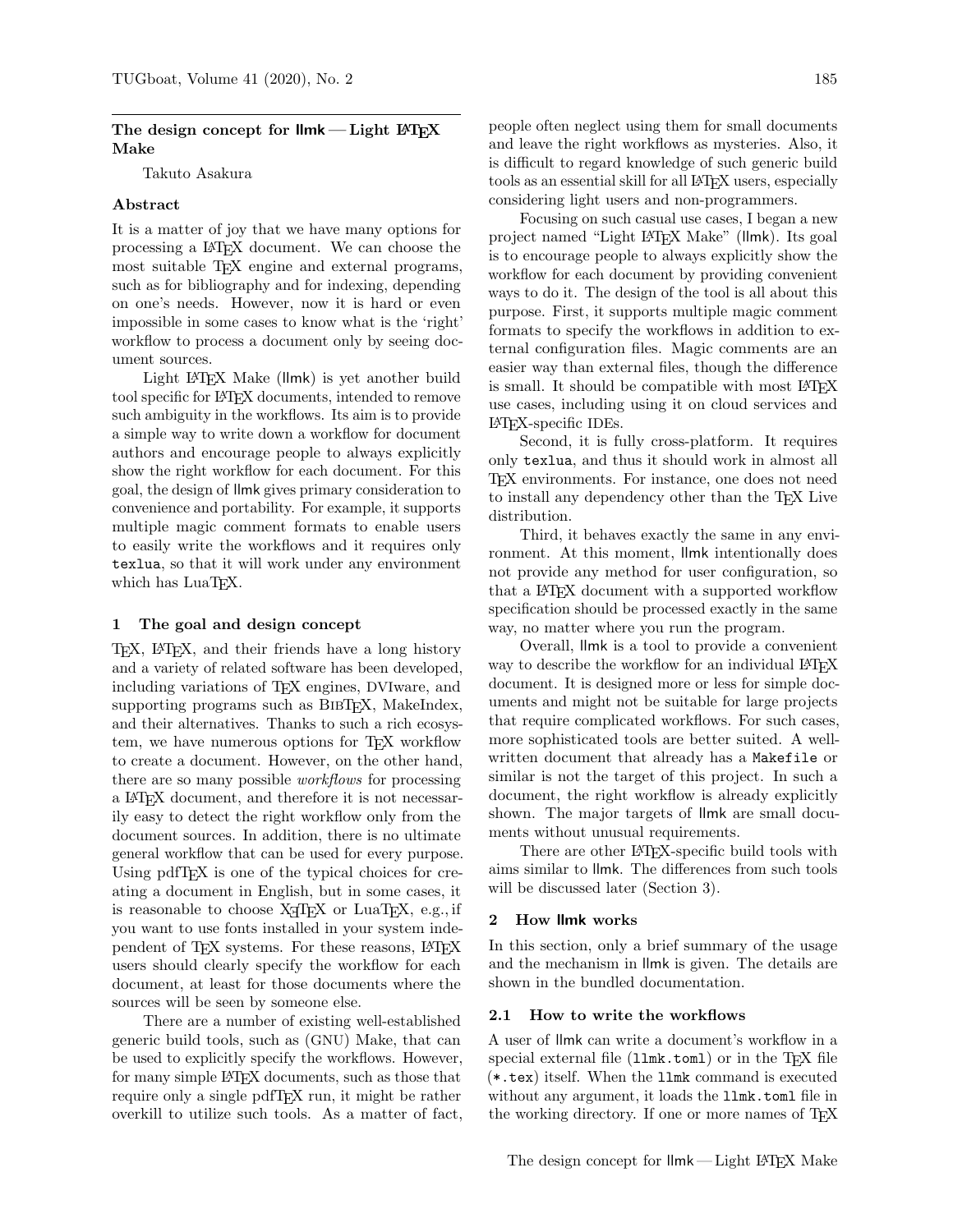files are specified as arguments for llmk, it reads the TOML fields in the files — these are special comment areas that are given by comment lines containing only three or more consecutive + characters:

```
1 \frac{9}{6} +++
_{2} % latex = "xelatex"
3 \frac{9}{6} +++
4 \documentclass{article}
```
Either way, you can write the workflow in the TOML format [\[5\]](#page-2-0)— a small configuration-oriented language. This language is designed to be human-friendly and is used in numerous projects.<sup>[1](#page-1-1)</sup>

General-purpose programming languages, such as Perl and Lua, can also be used for writing workflows and are in fact used in some TEX-related build tools, but they are too powerful and have large specifications. Smaller languages designed specifically for configuration, which are easier to learn, are better for llmk. Among the various configuration languages, including JSON and YAML, TOML is easy to parse and thus a built-in parser can be written in reasonable lines of code in pure Lua. These are the reasons why TOML was chosen for llmk.

### 2.2 Simple keys

There are only a few important keys for llmk configuration for casual users. For simple documents where the default configuration is applicable, using some of these keys should be enough:

- latex (string) specifies the LAT<sub>EX</sub> command to use. The default value is "lualatex". Since llmk runs on texlua, the installation of LuaTFX is guaranteed. This is the reason that LuaTFX is chosen for the default engine. Similar keys dvipdf, bibtex, etc., are also available.
- max\_repeat (integer) sets the maximum number of repetitions. For various reasons, such as solving cross-references, llmk has a feature to repeat command executions. This key exists to prevent potential infinite loops. The default value is 5.
- source (string or array of strings) sets the source TEX files to process. This key is effective, and required, only in llmk.toml.

The following is a small example of a configuration for llmk which overrides the defaults:

```
_1 # source TeX files
_2 source = [ "test1.tex", "test2.tex" ]
3 # software to use
_4| latex = "xelatex"
5 bibtex = "biber"
```

```
6 # misc
7 max_repeat = 7
```
When a value of a wrong type is given for a key, it will result in a type error before llmk tries actual document processing. It is designed to produce helpful error messages as much as possible, not to add confusing errors in addition to those produced by TEX engines.

# 2.3 Flexible control

For most simple LAT<sub>EX</sub> documents, just using simple keys described in the previous section should work fine. Though such documents are the main targets of llmk, it has features to process more complicated documents if users desire to do so.

The core of flexible control in llmk is a pair of keys: sequence (array of strings) and programs (table of tables). The sequence array holds the names of programs in the order of execution, and the programs table contains detailed configuration for each program in the sequence.

The default configuration of llmk is designed to work without changes for typical LAT<sub>EX</sub> documents. Users are required to write only the differences from the default, so that they do not have to write all configurations from scratch every time. The default value of the sequence array is as follows:

```
["latex", "bibtex",
"makeindex", "dvipdf"]
```
Under this configuration, llmk tries to convert  $\ast$ .tex files to \*.pdf. In case \*.dvi is generated in the process, the dvipdf program (by default DVIPDFMx) is executed to convert it to a PDF. The bibtex and makeindex programs are executed only if the corresponding files (\*.bib and \*.idx respectively) exist, and the latex program is set as postprocess in order to make sure to rerun the LATEX command after those executions.

#### 2.4 Supports for other formats

For the convenience of the users, llmk supports other existing magic comment formats. At present, the so-called shebang-like magic comment, which is supported by a few existing tools, notably the YaTeX mode for  $Emacs$ <sup>[2](#page-1-2)</sup> is supported by  $lmk$ . Writing %#!pdflatex in the first line of a \*.tex file is equivalent to specifying "pdflatex" to the latex key. Other formats are also planned to be supported.

## <span id="page-1-0"></span>3 Differences from other tools

In response to the most frequently asked question, I will briefly explain the differences from other similar

<span id="page-1-1"></span> $<sup>1</sup>$  You can find the list of projects using TOML in its official</sup> wiki: [https://github.com/toml-lang/toml/wiki](https: //github.com/toml-lang/toml/wiki).

<span id="page-1-2"></span><sup>2</sup> <https://www.yatex.org/>